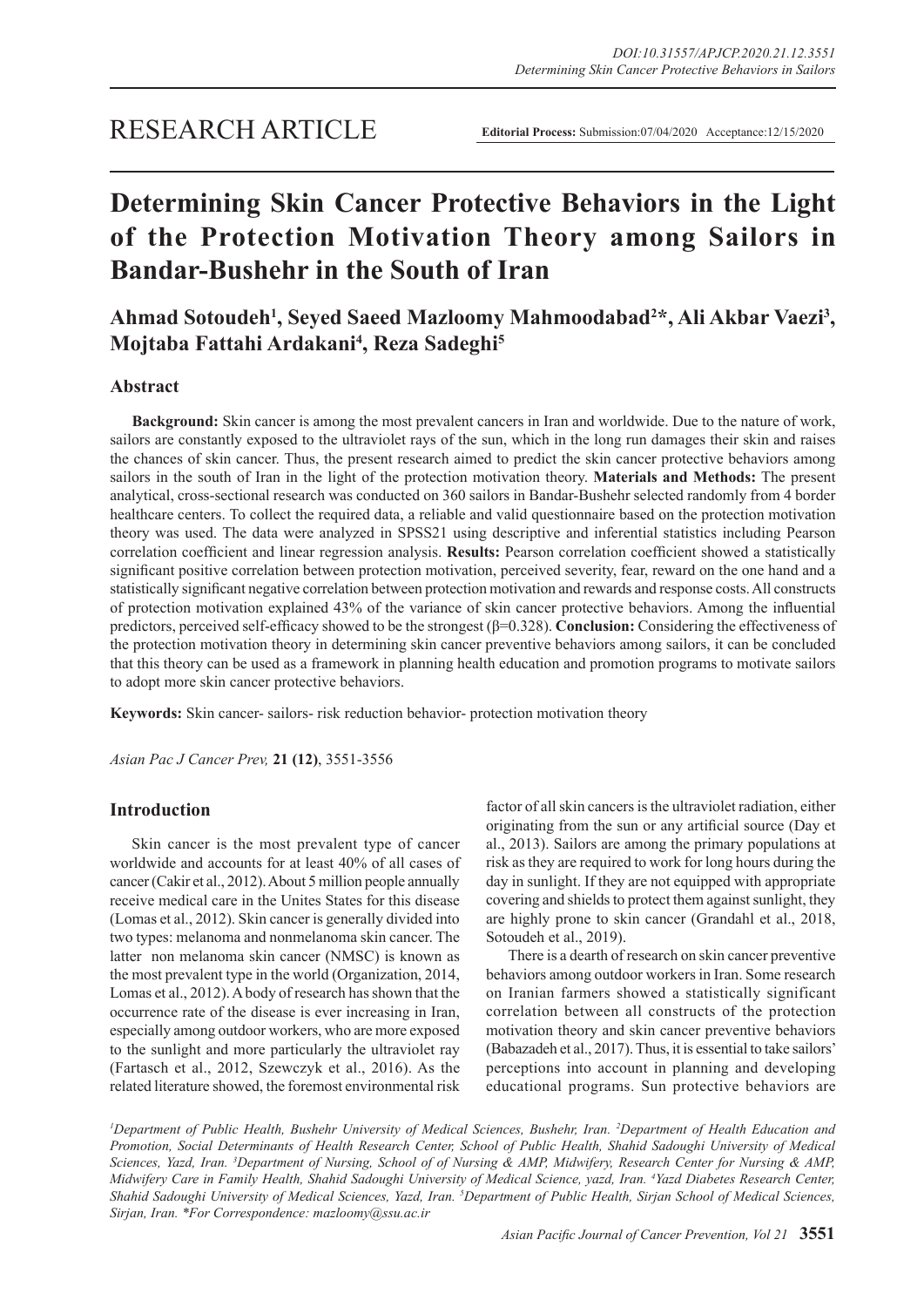#### *Ahmad Sotoudeh et al*

essential to prevent skin cancer (Baghianimoghadam et al., 2012).

It is noteworthy that health education theories and models provide a conceptual framework for the correlates of a health issue on a regular and logical basis (Tsai et al., 2016). The protection motivation theory (PMT) is primarily used to appraise cancer preventive perceptions and behaviors (Conner and Norman, 2005). PMT is suited for adopting skin cancer preventive behaviors, as it has a motivational component. This theory was introduced to explain determining protective behavior and can be used to change attitude and behavior. As assumed in this theory, to show a particular behavior, people consider the threats and benefits. Thus two processes are involved, threat appraisal and conflict appraisal to see whether people go for protective behaviors or high-risk behaviors. The first one is an initial cognitive process which involves appraising perceived severity and vulnerability to current threat and rewards for current activities, and may inhibit risk protective behaviors. Perceived severity and vulnerability deal more with the promotion of behavior, while perceived external and internal rewards tend more to prevent the protective behavior. The second cognitive process (i.e. conflict appraisal) involves appraising perceived self-efficacy, perceived response efficacy and perceived costs of the preventive act. The higher perceived self-efficacy and response efficacy and the lower the perceived costs, most likely promote the higher chances of protective behavior against sunlight (Rippetoe and Rogers, 1987, Sadeghi et al., 2019).

Further researches are needed to demonstrate sunlight protective strategies among sailors. Thus, the present research aimed to explore skin cancer protective behaviors based on the protection motivation theory among sailors in Bandar-Bushehr. The resent findings can shed light on potential opportunities and capabilities of promoting health education and skin cancer preventive interventions among sailors and coastal residents.

## **Materials and Methods**

#### *Research design and sampling*

The present descriptive cross-sectional research was conducted on 362 sailors having health records in border healthcare centers in Bushehr province in the south of Iran in 2019. The sampling was simple randomized in type. Thus, 2 healthcare centers were randomly selected from 7 border healthcare centers. The research participants were finally selected randomly from among the existing health records in the healthcare center. The sample size was set guided by the related literature (Babazadeh et al., 2017).(SD=6.5, SEM=.7, CI=95%) via the following formula:  $n = z^2 s^2 / d^2$ . The estimated sample size was 350, yet for a better fitness, it was decided to be increased to 370. Eight participants were excluded as they did not complete the questionnaire. Eventually, the data collected from 362 participants were statistically analyzed. The data collection procedure was done between October 5, 2019 and November 28, 2019.

*Instrumentation*

The data collection instrument was a researchermade questionnaire developed in the light of the related qualitative research (Mahmoodabad et al., 2019, Sotoudeh et al., 2019, Zink et al., 2018) There were 3 parts to the questionnaire, the first of which enquired about respondents' demographic information (age, education level, marital status, family size, income, insurance coverage, sea work experience, history of sunburn, history of skin cancer among relatives). The second part dealt with the constructs of PMT in preventing skin cancer. These constructs included perceived susceptibility (5 items, R=5-25), perceived severity (5 items, R=5-25), perceived self-efficacy (6 items, R=6-30), perceived response cost  $(5 \text{ items}, R=5-25)$ , response efficacy  $(6 \text{ items}, R=6-30)$ , perceived rewards (4 items, items, R=4-20), fear (4 items,  $R=4-20$ ) and protection motivation (7 items,  $R=7-35$ ) all rated on a 5-level Likert scale ranging from 1 (strongly disagree) to 5 (strongly agree). The third part comprised 9 items exploring skin cancer preventive behaviors such as information acquisition, hours of exposure to sunlight, use of such protections as sunscreen, gloves, cap, long sleeves, sunglasses and duration of wearing sunscreen. These items were responded to as Yes or No. A Yes would receive 1 and No would receive 0. Thus, the range of scores was 0 to 9 and a higher score showed a higher rate of the skin cancer preventive behavior. For content validity, a panel of experts was consulted. As concluded from experts' comments, content validity, simplicity and unambiguity/ clarity were rated as 88%, 93% and 91%, respectively, all being acceptable. In order to test the reliability of test scores, the questionnaire was submitted to a sample of 30 sailors and the Cronbach's alpha test of internal consistency was run. The estimated value was .86, .83, .86, .93, .81, .88, .79 and .83 for perceived susceptibility, severity, self-efficacy, rewards, response cost, fear and protection motivation, respectively, all being acceptable  $(P<0.005)$ .

#### *Statistical analysis*

The data were analyzed in SPSS21. Descriptive statistics were used besides Kolmogorov-Smirnov's test of normality. It was followed by ANOVA and Independent-samples T-test to see how sailors' practice diverged across demographic variables. Moreover, Pearson's correlation coefficient was used to test the correlation between the constructs of PMT and skin cancer preventive behaviors. Linear regression analysis was used to determine the key predictors of protection motivation among sailors. The significance level was set at  $0<0.05$ .

#### *Ethical considerations*

To abide by ethical rules, participation in this research was quite voluntary and via fully informed consent. All throughout the procedures, the participants were ensured of the confidentiality of the information they provided. The questionnaire completion was anonymous. The research protocol was approved by the committee of ethics at Shahid Sadoughi University of medical sciences in Yazd (IR.SSU.SPH.REC 1397.085).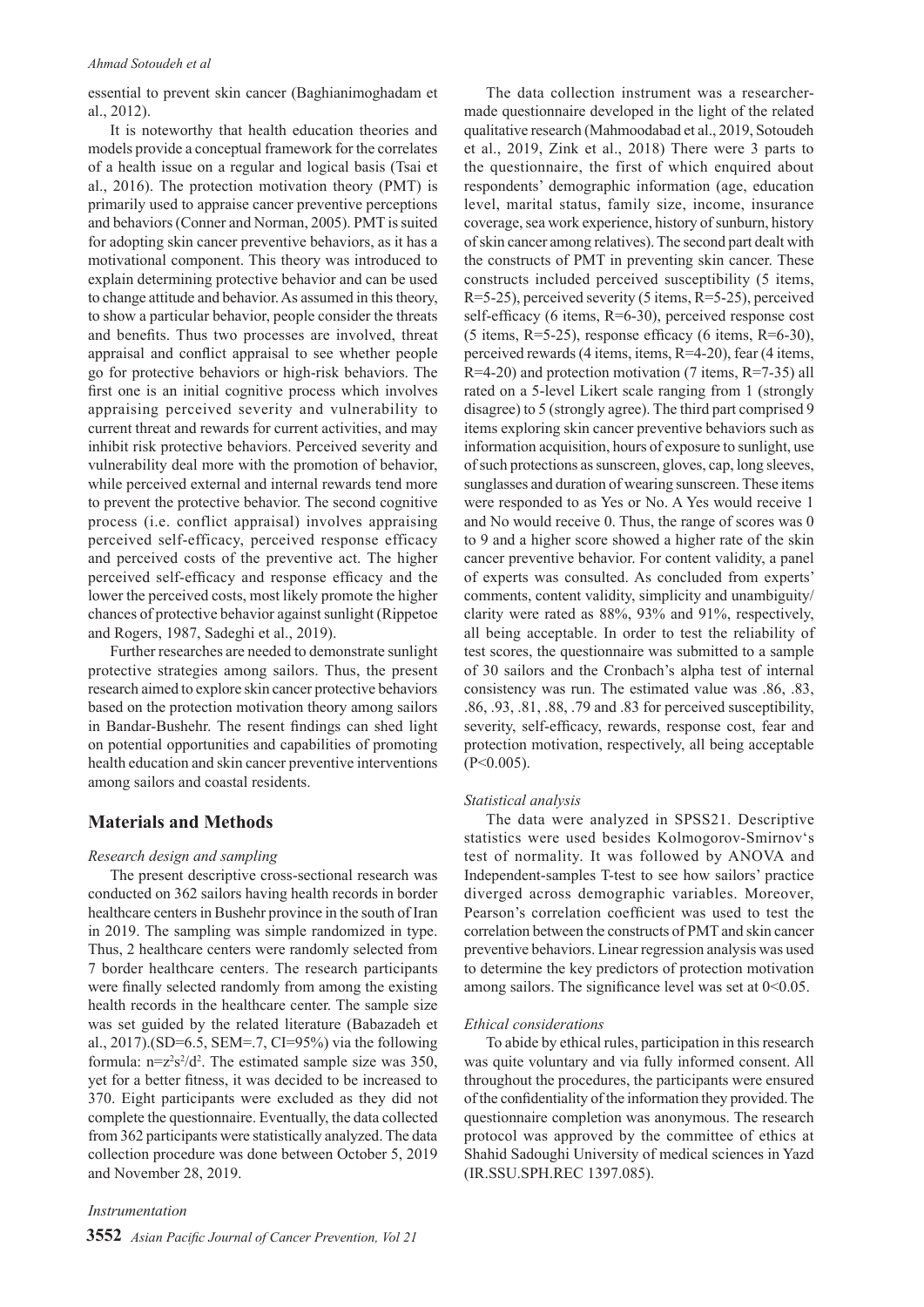## **Results**

The total number of participants in this research was 362 and their mean age was 37.96±10.44 years. From among this number, 112 (30.9%)

Were below 30 years of age, 113 (31.2%) between 30-40 years, 77 (21.3%) between 41 and 50 years and 60 (16.6%) were above 50 years old. As for education majority 34.8% high school degree and majority of participants 97% had no history of skin cancer among relatives Table 1.

Pearson's correlation coefficient showed a statistically significant correlation between perceived susceptibility, severity and fear. Similarly, a significant positive correlation was found between fear and perceived severity. Moreover, perceived self-efficacy and severity showed to be positively correlated. Perceived response efficacy is positively correlated with perceived severity and self-efficacy. Perceived response cost, perceived severity and self-efficacy were positively correlated. The analyses also revealed that perceived rewards, severity and response efficacy were positively correlated. Furthermore, protection motivation showed to be positively correlated with perceived severity, fear and rewards.

The analyses revealed that perceived self-efficacy and fear were negatively correlated. Similarly, perceived response efficacy, susceptibility and fear showed to be negatively correlated. The results further showed a statistically significant negative correlation between perceived rewards and response cost Table 2.

Regression analysis of factors influencing protective behaviors showed a statistically significant correlation between age and protective behaviors ( $\beta$ =.301, p=.001). The mean behavior scores were the lowest in the >50 age group among all. A statistically significant correlation was found between education level and protective behaviors  $(\beta=0.125, p=0.001)$ . The mean protective behavior score was the highest among those with a high school degree. A statistically significant correlation was found between work experience and protective behaviors ( $\beta$ =0.183, p=0.041). In fact, in the 5-10 year work experience group, the mean score of protective behaviors was significantly higher than those below 5 years of experience or above 15 years. Moreover, a statistically significant correlation was found between history of sunburn and protective

Table 1. Scio Demographic Characteristics of the Respondents (n=362)

| Characteristics           |                    | N      | $\frac{0}{0}$ |
|---------------------------|--------------------|--------|---------------|
| Age                       | Less than 30 years | 112    | 30.9          |
|                           | From 30 to 40      | 113    | 31.2          |
|                           | From 41 to $50$    | 66     | 21.3          |
|                           | More than 51 years | 60     | 10.6          |
| <b>Educational Level</b>  | Primary            | 94     | 26            |
|                           | High school        | 121    | 33.4          |
|                           | Diploma            | 126    | 34.8          |
|                           | Collegiate         | 21     | 5.8           |
| <b>Marital Status</b>     | Single             | 83     | 22.9          |
|                           | Married            | 270    | 74.6          |
|                           | Widowed            | 9      | 2.4           |
| <b>Income Status</b>      | Good               | 25     | 6.9           |
|                           | Average            | 151    | 41.7          |
|                           | Weak               | 186    | 51.4          |
| <b>Insurance Services</b> | Rural              | 114    | 31.5          |
|                           | Social Security    | 185    | 51.1          |
|                           | Medical            | $\tau$ | 1.9           |
|                           | No Insurance       | 56     | 15.5          |
| Medical Insurance         | Yes                | 13     | 3.6           |
| Services                  | No                 | 349    | 96.4          |
| Work Experience           | Less than 5years   | 139    | 38.4          |
|                           | From 5 to 10       | 135    | 37.3          |
|                           | More than 10 years | 88     | 24.3          |
| History of Sunburn        | Yes                | 192    | 53.0          |
|                           | No                 | 170    | 47.0          |
| History of Skin           | <b>Yes</b>         | 11     | 3.0           |
| Cancer among Relatives    | No                 | 351    | 97            |

behaviors ( $\beta$ =0.235, p=0.003). The mean score of protective behaviors was significantly higher among those with a history of sunburn Table 3.

Linear regression analysis showed perceived selfefficacy and response efficacy as the significant predictors of protection motivation. This regression model managed to explain 43% of variation in protection motivation. From among the effective factors, perceived self-efficacy was

Table 2. Correlation of PMT Constructs in the Descriptive Research

| <b>PMT</b> constructs    | Perceived<br>susceptibility | Perceived<br>severity | Fear       | Self-<br>efficacy | Response<br>efficacy | Response<br>cost | Rewards | Protection<br>motivation |
|--------------------------|-----------------------------|-----------------------|------------|-------------------|----------------------|------------------|---------|--------------------------|
| Perceived susceptibility |                             | $***$                 |            |                   |                      |                  |         |                          |
| Perceived severity       | $0.328**$                   |                       |            |                   |                      |                  |         |                          |
| Fear                     | 0.512                       | $0.190*$              |            |                   |                      |                  |         |                          |
| Self-efficacy            | 0.421                       | $0.390**$             | $-0.185*$  |                   |                      |                  |         |                          |
| Response efficacy        | 0.101                       | $0.180*$              | $-0.0189*$ | $0.658**$         |                      |                  |         |                          |
| Response cost            | 0.036                       | $0.302**$             | $-0.094$   | $0.538**$         | 0.162                |                  |         |                          |
| Rewards                  | $-0.079$                    | $0.514**$             | 0.158      | 0.034             | $0.189*$             | $-0.203**$       |         |                          |
| Protection motivation    | 0.034                       | $0.179*$              | $0.248**$  | $-0.094$          | $-0.096$             | $-0.080$         | 0.248   |                          |

\*Correlation is significant at the 0.05 level (two‑tailed), \*\*Correlation is significant at the 0.01 level (two‑tailed); PMT, Protection motivation theory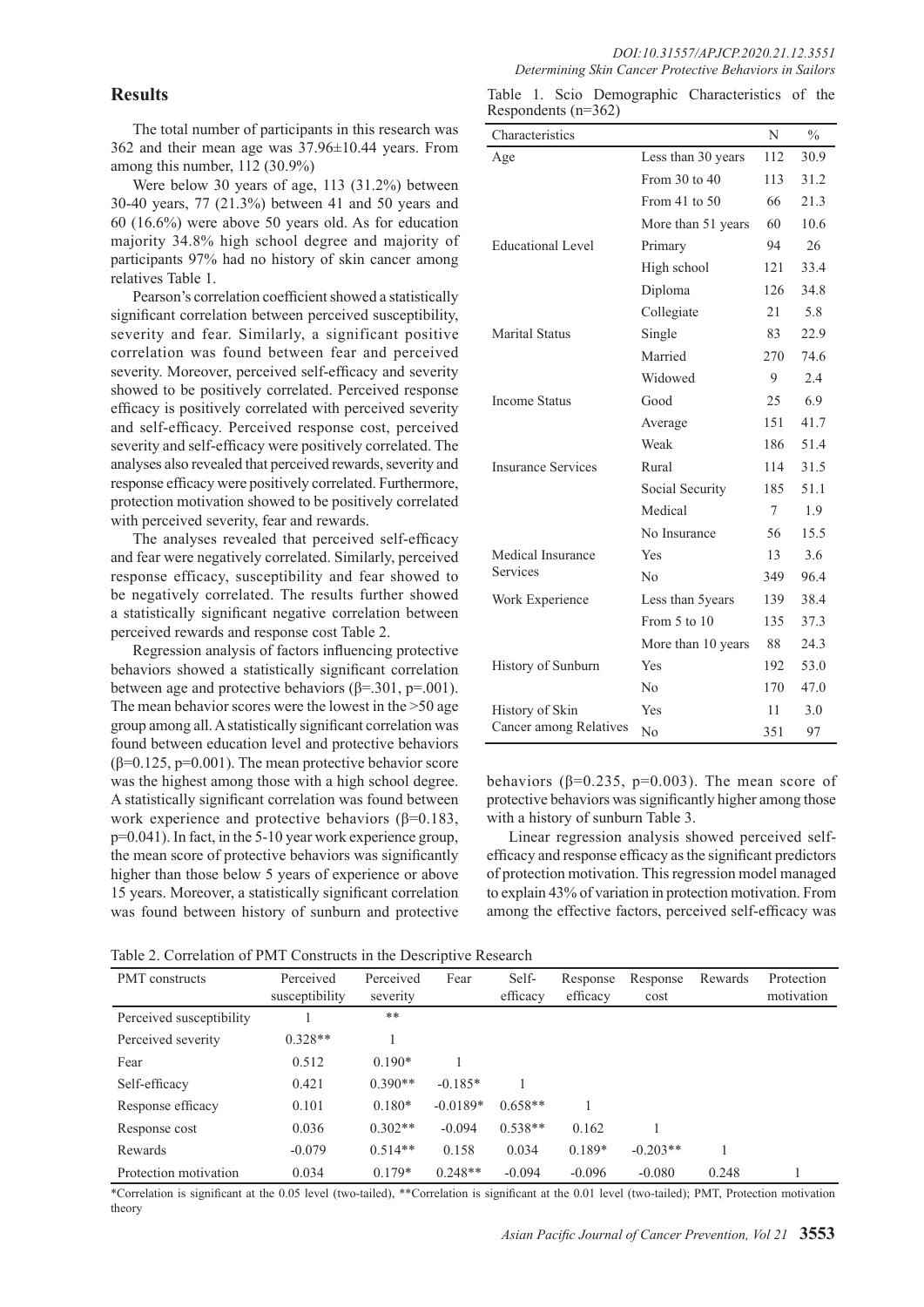| Table 5. Multivariate Linear Regression Analysis of Effective Demographic Factors in Protective Benaviors |       |             |                |       |       |          |       |
|-----------------------------------------------------------------------------------------------------------|-------|-------------|----------------|-------|-------|----------|-------|
| Variable                                                                                                  |       | $SE(\beta)$ | Standardized B |       |       | Lower    | Upper |
| Final model                                                                                               |       |             |                |       |       |          |       |
| Age                                                                                                       | 0.42  | 0.06        | 0.301          | 3.78  | 0.004 | 0.11     | 0.39  |
| Level of education                                                                                        | 0.856 | 0.319       | 0.125          | 3.21  | 0.001 | $-0.356$ | 1.592 |
| Work experience                                                                                           | 0.514 | 0.248       | 0.183          | 2.127 | 0.041 | 0.026    | 0.878 |
| History of sunburn                                                                                        | 0.646 | 0.235       | 0.265          | 2.87  | 0.003 | 0.25     | 1.23  |

Table 3. Multivariate Linear Regression Analysis of Effective Demographic Factors in Protective Behaviors

Table 4. Multiple Linear Regression Analysis of Protection Motivation Theory Constructs Effective on Skin Cancer Protective Behaviors

| Variable                 | $R^2$ | B        | <b>SE</b> | <b>BETA</b> | P        |
|--------------------------|-------|----------|-----------|-------------|----------|
| Protection motivation    | 43%   |          |           |             |          |
| Perceived susceptibility |       | 0.002    | 0.032     | 0.007       | 0.805    |
| Perceived severity       |       | 0.035    | 0.025     | 0.087       | 0.148    |
| Rewards                  |       | $-0.002$ | 0.012     | $-0.021$    | 0.624    |
| Response efficacy        |       | 0.081    | 0.028     | 0.161       | 0.014    |
| Self-efficacy            |       | 0.435    | 0.06      | 0.328       | $\theta$ |
| Response cost            |       | $-0.058$ | 0.017     | $-0.118$    | 0.068    |

found to be the strongest predictor (β=0.328) Table 4.

## **Discussions**

The present research aimed to determine skin cancer protective behaviors among sailors in the light of the protection motivation theory in Bandar-Bushehr, Iran. A sound knowledge of protective behaviors and recognition of effective factors contribute to the development of interventions to improve protective behaviors. As the present findings revealed, perceived barriers and challenges of protective behaviors (perceived response cost) and neglect of protective behaviors (perceived rewards) can significantly reduce the rate of skin cancer protective behaviors. On the other hand, sailors' belief in the chances of affliction with skin cancer (perceived susceptibility), belief in their own capabilities of showing protective behaviors (perceived self-efficacy) and their perception of effective protective behaviors (perceived response efficacy) help to increase the rate of protective behaviors. Regression test results showed that sailors' belief in their own capabilities of adopting protective behaviors and their perception of the effectiveness of protective behaviors are the only predictors of skin cancer preventive behaviors.

In the present research, a significant positive correlation was found between perceived susceptibility, severity and fear. These findings were consistent with a body of research by Afshari et al., (2016), Kok et al., (2010) and Moeini et al., (2019). The research findings by Park et al., (2010) were not consistent with the present research. This divergence is probably due to the different research populations involved. That is to say that to increase sailors' perceived threat of skin cancer, there is probably a need for increasing skin cancer susceptibility, which in turn increases the perceived threat of skin cancer. Moreover, as the results showed, a significant positive correlation was found between self-efficacy and perceived severity. To explain this correlation, it can be acknowledged that the more trust people put in their own capabilities of adopting protective behaviors, the better their perceived severity of the disease and the higher the chances of adaptive behaviors. These findings were consistent with those of several studies (Baghianimoghadam et al., 2012, Moradhaseli et al., 2019, Searle et al., 2000). In other words, sailors who perceived themselves self-efficacious in adopting protective behaviors, tended to show these behaviors more.

The present research revealed a significant positive correlation between perceived response efficacy, self-efficacy and severity. In fact, a higher response efficacy score is followed by a higher rate of perceived self-efficacy and severity. That is to say that the more one believes that an adaptive response can remove threat, the higher the chances of adopting protective behaviors. These findings are consistent with a body of research by Mohammadi et al., (2010), Moradhaseli et al., (2019) and Tazval et al., (2016). Yet, they were inconsistent with some research by Dasgupta et al., (2012). If sailors perceive the effectiveness of sunlight protective behaviors well, they go for protective behaviors more.

In the present research, protection motivation showed to be positively correlated with perceived severity and rewards. These findings were consistent with a body of research by Afshari et al., (2016), Baghianimoghadam et al., (2012) and Sadeghi et al., (2019). Yet, these findings were inconsistent with the results reported by Morovati Sharifabad et al., (2009). This divergence might be due to different research populations. Thus, the better one's attitude toward protection motivation, the more motivated one becomes to adopt protective behaviors. This is only made possible when one's perception of the social and physical side effects of skin cancer is increased and a positive sense of fear is produced. In the present research, perceived costs showed to be significantly and negatively correlated with perceived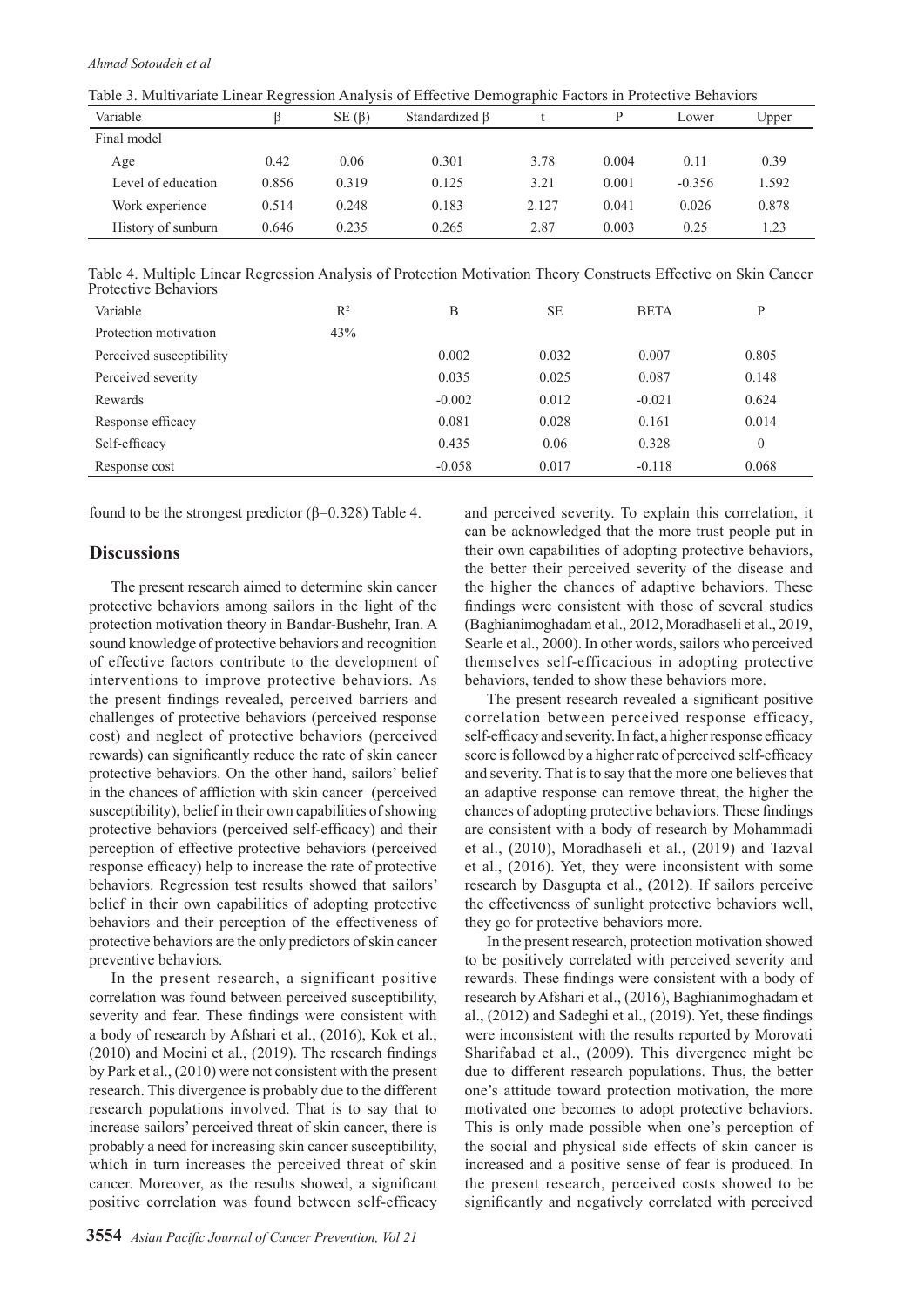rewards and protection motivation. In other words, the higher the sailors' perceived barriers, challenges and costs of protective behaviors, the higher the rewards and the lower the protection motivation. This is consistent with the results reported by Moeini et al ., (2019) and Afshari et al., (2016) Yet, the finding was not in agreement with Khorsandi et al., (2016). Higher perceived response cost is considered as a barrier to protective behaviors. Thus, a recognition of barriers, response costs and cutting down on them help to increase adaptive behaviors among sailors.

Moreover, according to the present findings, from among the demographic factors, age, education level, work experience and history of sunburn showed to be significantly correlated with the adoption of protective behaviors. Similarly Lowe et al., (2000), Morowatisharifabad et al., (2015), Moeini et al., (2019) and Tazval et al., (2016) reported that higher age is accompanied by less protective behaviors. It can be inferred that the elderly especially among sailors do not attend much to appearance and thus adopt less protective behaviors. Another finding of the present research was the statistically significant correlation between protective behaviors and sailors' education level. Those with a high school degree acquired a higher mean score of protective behaviors than lower degrees. Similarly Morowatisharifabad et al., (2015) and Tazval et al., (2016) reported similar findings. As the results showed, higher education was accompanied by a higher and better perception of protective behaviors and their effect on the prevention of skin cancer.

In the present research, those with a history of sunburn had a higher mean score of protective behaviors. This finding was in line with what Moeini et al., (2019) found and reported. So were the results reported by Khorsandi, (2016), Moradhaseli et al., (2019). This would pinpoint that sailors with a history of sunburn adopt more protective behaviors on later occasions when exposed to the ultraviolet radiation.

The present findings showed that the two constructs, perceived self-efficacy and perceived efficacy were the strongest predictors of skin cancer protective behaviors. These two constructs managed to explain 43% of variability in sailors' protection motivation. Perceived self-efficacy was found as the strongest predictor of protection motivation. In a similar fashionstated self-efficacy as the best predictor of behavioral intention Hodgkins and Orbell, 1998, Tazval et al., 2016). These findings revealed that self-efficacy should be applied in the design of educational interventions to increase individuals' capabilities.

In conclusion, in the light of the present findings it can be concluded that preventing skin cancer among sailors is essential due to their critical work conditions. Preventive measures and interventions should help recognize and implement factors affecting sailors' adoption of skin cancer preventive behaviors. Besides, healthcare providers should receive educational programs to prevent skin cancer. As perceived self-efficacy and response efficiency were among preventive variables of skin cancer among sailors, it is suggested that the benefits of adopting protective behaviors be reminded such as less

## *DOI:10.31557/APJCP.2020.21.12.3551 Determining Skin Cancer Protective Behaviors in Sailors*

skin diseases, sunburn and skin cancer. Unfortunately, such cases as safe work environment and regular use of protections are lacking among sailors during their work hours in harbor and in the whole health system. Thus, these programs seem to be essential in the routine work plans of relevant organizations.

One limitation of the present research was the selfreporting nature of data. Moreover, this research was conducted on a specific research population (sailors) and the results might be incomparable to other population's especially outdoor workers. A strength of the present research is the high participation rate of sailors as the participation was 91%.

## **Acknowledgments**

Researchers would like to thank the Research Deputy of Shahid Sadoughi University of Medical Sciences which financially supported this research and all Sailors who participated in this study.

## *Financial support and sponsorship*

This study was financially supported by the Research Deputy of ShahidSadoughi University of Medical **Sciences** 

## *Conflicts of interest*

There are no conflicts of interest.

## **References**

- AFshari M, Bahrami M, Kangavari M (2016). Factors preventing skin cancer in farmers from tuyserkan city based on protection motivation theory. *Iran Occup Health*, **13**, 80-90.
- Babazadeh T, Nadrian H, Banayejedd M, Rezapour B (2017). Determinants of skin cancer preventive behaviors among rural farmers in Iran: an application of protection motivation theory. *J Cancer Edu*, **32**, 604-12.
- Baghianimoghadam MH, Ardakani MF, AkhoundiM, et al (2012). Effect of education on knowledge, attitude and behavioral intention in family relative with colorectal cancer patients based on theory of planned behavior. *Asian Pac J Cancer Prev*, **13**, 5995-8.
- Cakir BÖ, Adamson P, Cingi C (2012). Epidemiology and economic burden of nonmelanoma skin cancer. *Facial Plastic Surg Clin North Am*, **20**, 419-22.
- Conner M, Norman P (2005). Predicting and changing health behaviour: Future directions. *Predicting Health Behav*, **2**, 324-71.
- Dasgupta P (2012). Effect of role ambiguity, conflict and overload in private hospitals' nurses' burnout and mediation through self Efficacy. *J Health Manage*, **14**, 513-34.
- Day AK, Oxlad M, Roberts RM (2013). Predictors of sun-related behaviors among young women: Comparisons between outdoor tanners, fake tanners, and tan avoiders. *J Am College Health*, **61**, 315-322.
- Fartasch M, Diepgen TL, Schmitt J, Drexler H (2012). The relationship between occupational sun exposure and nonmelanoma skin cancer: clinical basics, epidemiology, occupational disease evaluation, and prevention. *Deutsches Ärzteblatt Int*, **109**, 715.
- Grandahl K, Ibler KS, Laier GH, Mortensen OS (2018). Skin cancer risk perception and sun protection behavior at work, at leisure, and on sun holidays: a survey for Danish outdoor

*Asian Pacific Journal of Cancer Prevention, Vol 21* **3555**